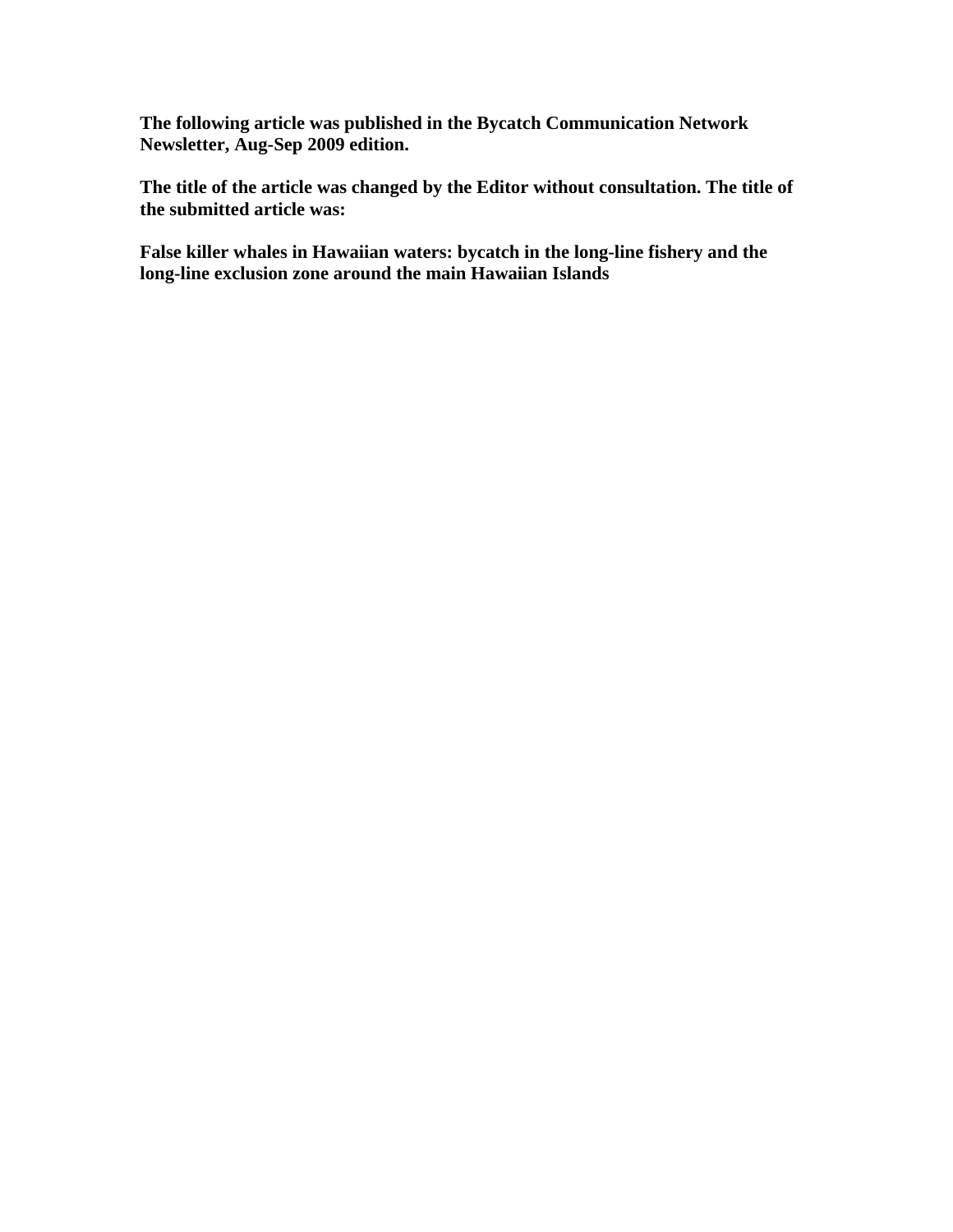

Left: young male platypus and right: dead platypus in an opera house trap. Both images © The Australian Platypus Conservancy (APC).

Water rat numbers are thought to have crashed in Cooper Creek in far western Queensland and places such as Innaminka, not far over the border in South Australia, because of Queenslanders using Opera House traps. Mr Boyland said he hoped a workable alternative could be found that would save bycatch from drowning.

It might be that a reduction in the trap entrance size from 10cm to 6cm would stop platypus and turtles from being killed, but whether water rats could enter through an opening of that size is yet to be clarified. "It's a simple thing to do, reduce the diameter of the trap's ring and we hope the Government will move quickly on it, if it resolves the problem," Mr Boyland said.

"Traps are commonly set in the summer, which is also the breeding season of the platypuses." If a breeding female is trapped in a yabby trap, any dependent young waiting in the nursery burrow for her return will slowly starve to death."

It is not clear exactly how many are being killed, but there is ample anecdotal evidence that they are having an impact. University of NSW platypus biologist Tom Grant said the traps were deadly and should not be used.

For more information Contact Des Boyland at: desboyland@wildlife.org.au or Dr Tom Grant at: t.grant@unsw.edu.au.

## False Killer Whale Bycatch in the Longline Exclusion Zone of the Main Hawaiian Islands

Robin W. Baird, Cascadia Research Collective, Olympia, Washington, USA

The Hawai'i-based longline fishery includes two components, a deep-set component targeting tuna (primarily bigeye tuna but also yellowfin tuna), and a shallow-set component targeting swordfish. In recent years due to bycatch of turtles, the shallow-set fishery has had 100% observer coverage, while the deep-set fishery has had approximately 20% observer coverage. Marine mammal bycatch information recorded through the observer program has indicated that one species, the false killer whale, is caught at rates that have exceeded the Potential Biological Removal (PBR) level at least since 2000, when the first bycatch information and false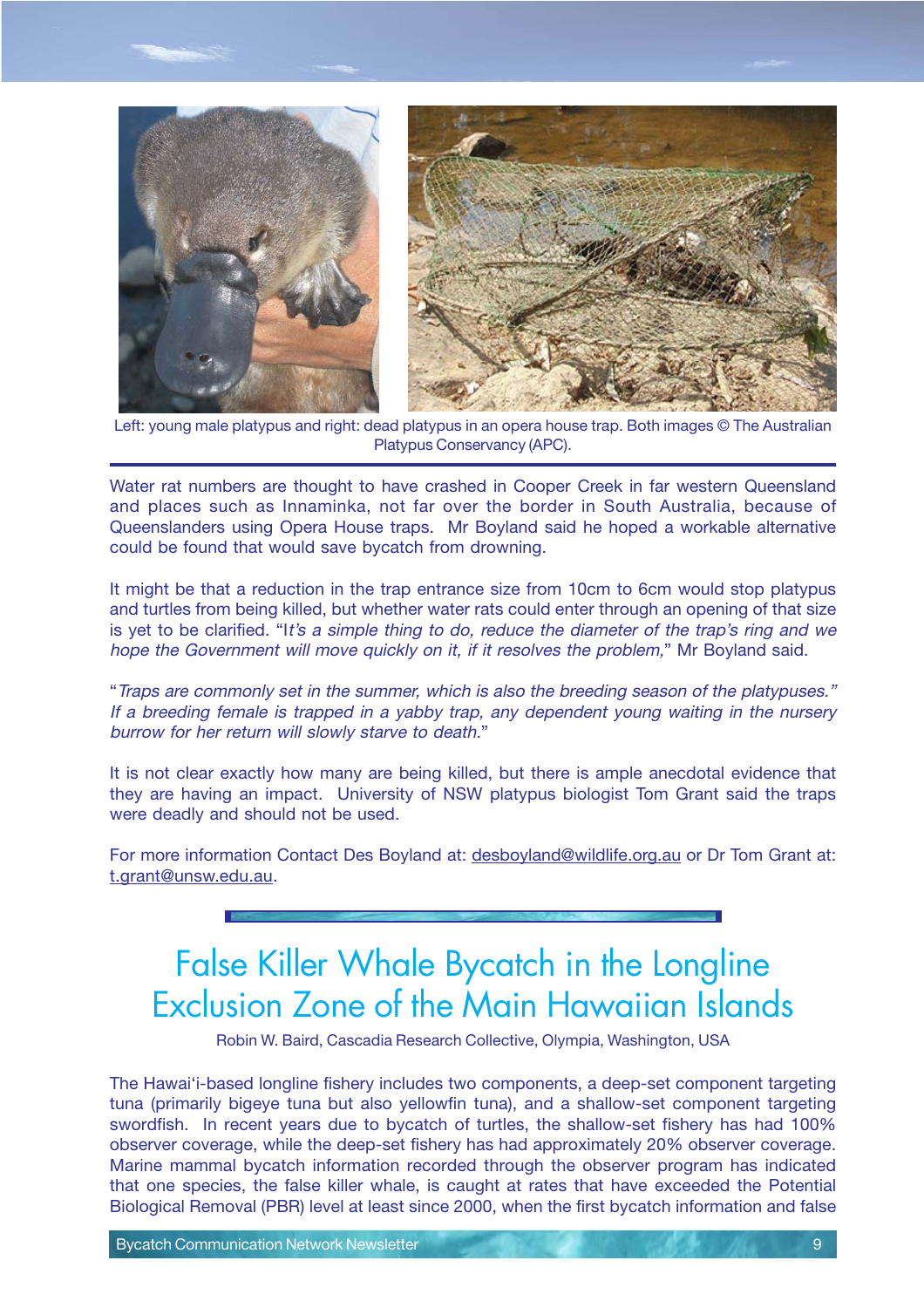killer whale estimates became available (Forney et al., 2000, Forney and Kobayashi, 2007). The majority of the false killer whale bycatch is in the deep-set fishery, although some individuals have been recorded caught in the shallow-set fishery (the most recent in 2008).

Largely as a result of this high bycatch rate, efforts have been made to assess population size and population structure of false killer whales in Hawaiian waters in recent years. The first available population estimate was based on aerial surveys undertaken around the main Hawaiian Islands in the 1990s by Mobley et al. (2000), indicating that the population was very small (estimated at 121 individuals). A large-vessel survey of the entire Hawaiian Exclusive Economic Zone in 2002 resulted in an estimate of 236 individuals (Barlow, 2006), but for a much larger area (a re-analysis of this data set later resulted in an estimate of 484 individuals for the same area; Barlow and Rankin, 2007). Starting in 2000, photo-identification data and genetic analyses of biopsy samples collected both around the main Hawaiian Islands and elsewhere in the tropical Pacific began to provide evidence that there were in fact two populations within Hawaiian waters, an island-associated population around the main Hawaiian Islands, and an offshore population (Chivers et al., 2007; Baird et al., 2008a). This island-associated population is the only genetically isolated population of false killer whales to be identified.

The National Marine Fisheries Service (NMFS) officially divided false killer whales in Hawaiian waters into two stocks this year (Carretta et al., 2009), and the estimate of 484 individuals arising from the 2002 survey (Barlow and Rankin, 2007) was considered the best estimate for the "pelagic" stock within Hawaiian waters. For the island-associated population, the best estimate is based on a photographic mark-recapture analysis from 2000 - 2004, with just 126 individuals estimated for the population (Baird et al., 2005).

Even with the larger population estimate for the pelagic stock, bycatch in the longline fishery continues to exceed the PBR for that stock (Carretta et al., 2009). Since 1992, longline fishing has been excluded around the main Hawaiian Islands to reduce conflicts with both commercial and recreational fisheries undertaken closer to shore. The longline exclusion zone boundary varies seasonally: for four months of the year, from October  $1<sup>st</sup>$  through January 31 $<sup>st</sup>$ , more</sup> than half the boundary moves closer to the islands (Figure 1).



Figure 1. The longline exclusion boundary around the main Hawaiian Islands. The October 1<sup>st</sup> through January 31<sup>st</sup> boundary is shown in a red heavy dashed line, while the February 1<sup>st</sup> through September 30<sup>th</sup> boundary is shown with a blue dotted line.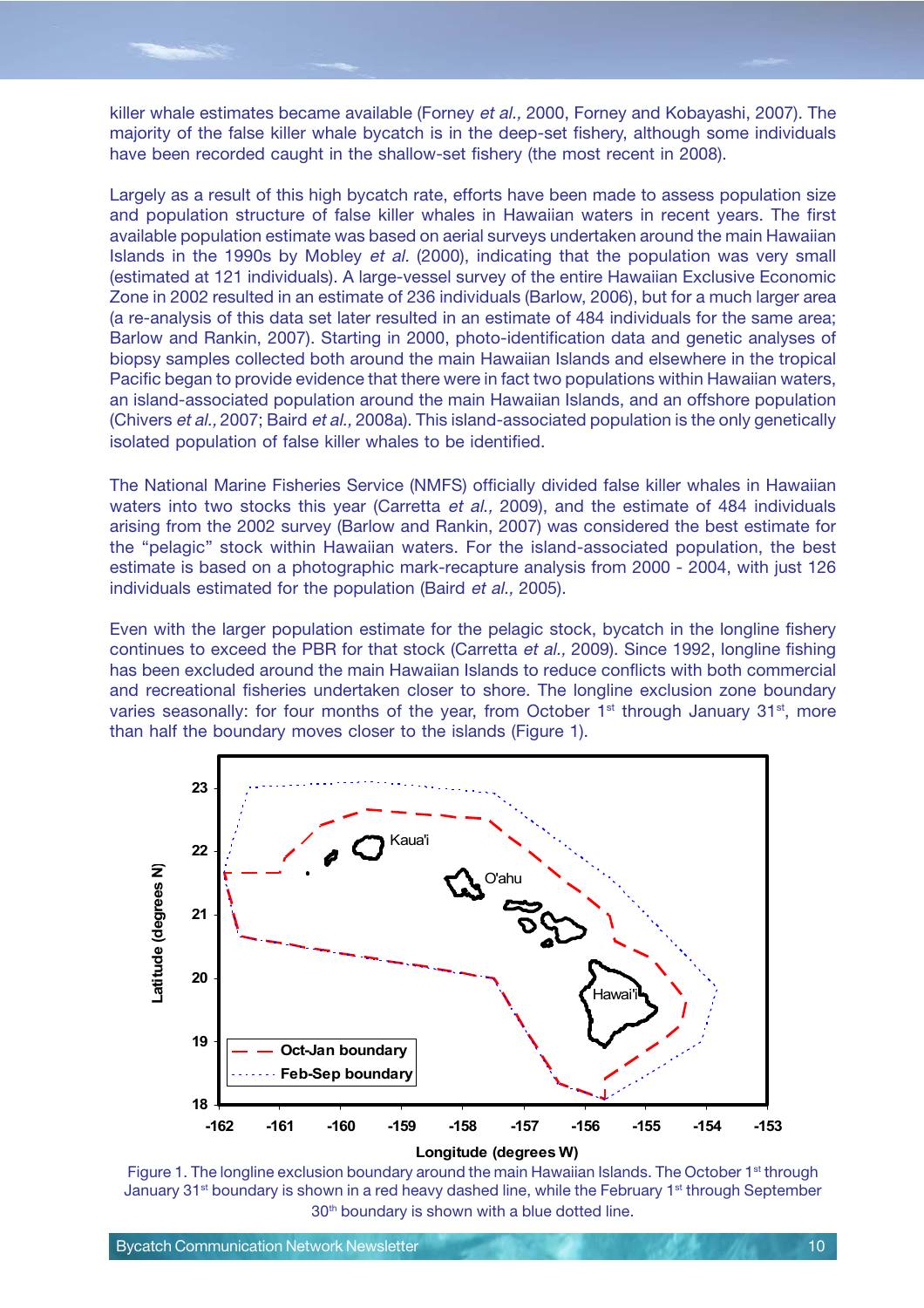The longline fishery exclusion zone has been characterized as a 25-75 nautical mile exclusion zone, although in fact, it much more complicated. As the boundaries were set initially as a series of points around the islands, with the varied contours of the islands they cannot be easily characterized by distance. A GIS analysis of the distance from the exclusion boundary to the closest point of land was undertaken at 5km intervals along the boundary. From February through September, the closest that longline fishing is allowed to the main Hawaiian Islands is 78.6km (42.4nm), while from October through January, the closest the boundary comes to the islands is 45.1km (24.3nm). From October through January, over 25% of the boundary lies between 45 and 50km from shore, but some of the boundary approaches no closer than 194 km (104nm), while in February through September the boundary distance is more diffuse, with less than 7% of the boundary between 75 and 85km from shore (Figure 2).



and February through September (right).

Why is this important? Now that the existence of a small, demographically-isolated islandassociated population of false killer whales in Hawaiian waters has been officially recognized (Carretta et al. 2009), the question is whether the documented bycatch of false killer whales in the longline fishery comes only from the offshore population, or also potentially from the islandassociated population. There is evidence the island-associated population has declined dramatically over the last 20 years, including a significant decline in sighting rates in aerial surveys undertaken by Joe Mobley and colleagues (J. Mobley, unpublished data), as well as differences in group sizes and sighting rates from a survey in 1989 compared to more recent years (Reeves et al. 2009). However, the causes of this decline are unclear.

In recent years, satellite tags have been deployed on false killer whales in Hawaiian waters to examine movements (Baird et al. 2008b). One offshore false killer whale was satellite tagged 126km west of the island of Hawai'i and did cross inshore of the longline fishery boundary (Baird et al. 2008b). Satellite tags have been deployed on individuals from three different groups from the insular population (11 tags total); although none of those crossed the longline exclusion boundary, all three groups did move further than 80km offshore (maximum 96km; Baird et al. 2008b), suggesting they likely move into areas where longline fishing occurs, if only seasonally. Gaining more information on false killer whale movements will be a slow process: in studies around the main Hawaiian Islands since 2000, with 52,000km of survey effort, false killer whales have been encountered only 27 times, an average of one sighting every 17.6 days of search effort. Given the logistics of finding false killer whales and being able to approach closely enough for satellite tagging in variable sea conditions, it will be much easier to deploy additional satellite tags on individuals from the insular population than the offshore population.

Although it will require a substantial investment of funds and time, it should be possible to characterise how much time island-associated false killer whales spend offshore in areas where longline fishing occurs. However, assessing how much time offshore animals spend in areas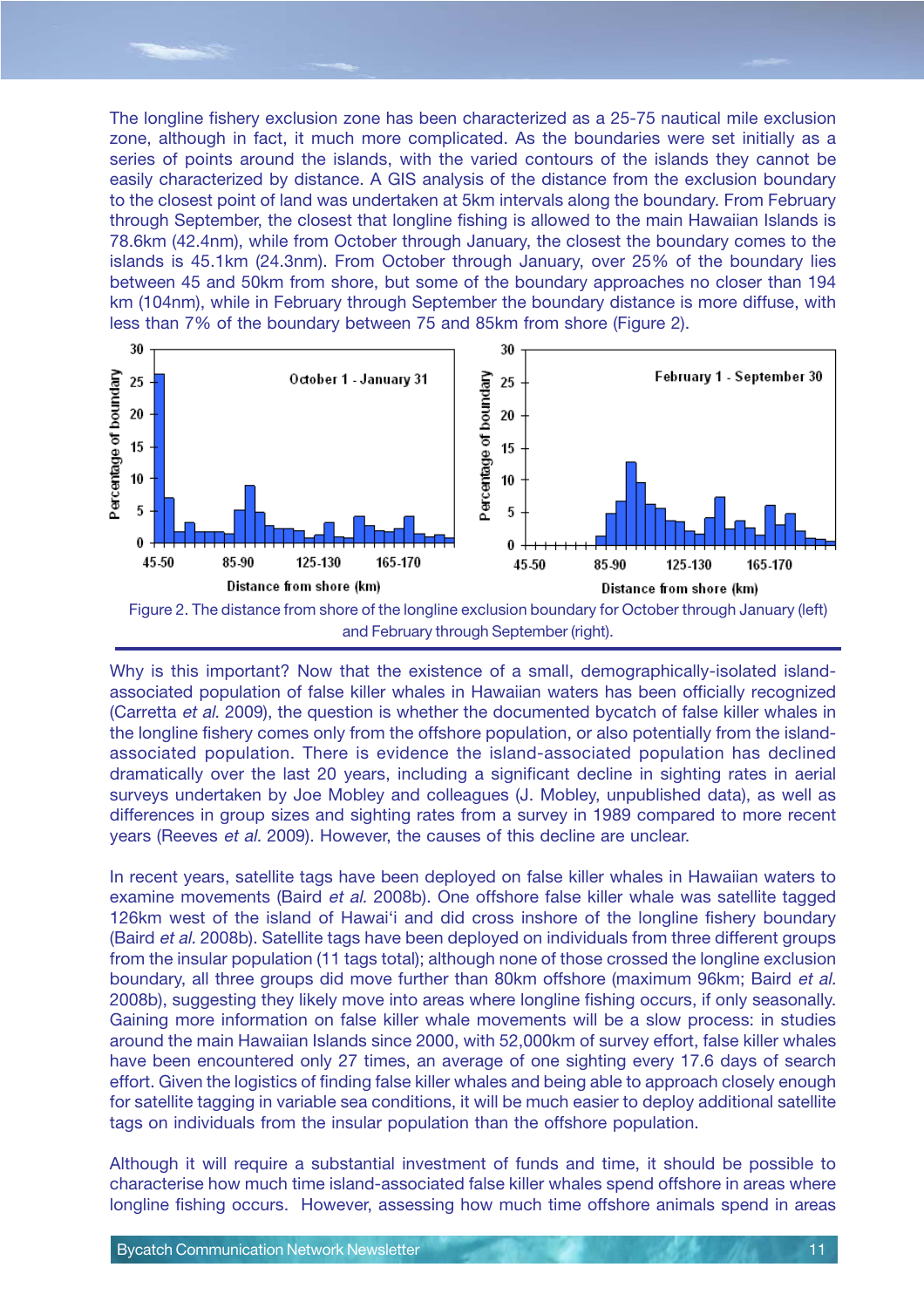

False killer whale with dorsal fin disfigurement © D. L. Webster

that overlap with insular animals will be much more difficult. Observers on board longline vessels have been able to collect biopsy samples from some hooked individuals >200km from the islands, and so they do not provide any relevant information as to whether individuals from the insular population interact with the fishery.

There is evidence that individuals from the insular population interact with fisheries, including individuals that have been documented with major dorsal fin disfigurements associated with line injuries (Baird

and Gorgone, 2005). Whether these injuries are from short-line gear (longlines that are <1nm in length) that occur near shore or longlines offshore is unknown. Given the small population size and the evidence of a population decline (Reeves et al., 2009), identifying the sources of such injuries will be critical to conserving the small isolated island-associated population.

For more information contact Robin Baird at: rwbaird@cascadiaresearch.org.

## References

Baird, R.W., and A.M. Gorgone. 2005. False killer whale dorsal fin disfigurements as a possible indicator of longline fishery interactions in Hawaiian waters. Pacific Science 59:593-601.

Baird, R.W., A.M. Gorgone, D.L. Webster, D.J. McSweeney, J.W. Durban, A.D. Ligon, D.R. Salden, and M.H. Deakos. 2005. False killer whales around the main Hawaiian islands: an assessment of inter-island movements and population size using individual photo-identification. Report . prepared under Order No. JJ133F04SE0120 from the Pacific Islands Fisheries Science Center, National Marine Fisheries Service. Available from: www.cascadiaresearch.org/robin/hawaii.htm.

Baird, R. W., A. M. Gorgone, D. J. McSweeney, D. L. Webster, D. R. Salden, M. H. Deakos, A. D. Ligon, G. S. Schorr, J. Barlow, and S. D. Mahaffy. 2008a. False killer whales (Pseudorca crassidens) around the main Hawaiian Islands: long-term site fidelity, inter-island movements, and association patterns. Marine Mammal Science 24:591-612.

Baird, R.W., G.S. Schorr, D.L. Webster, D.J. McSweeney, M.B. Hanson, and R.D. Andrews. 2008b. Movements of satellite-tagged false killer whales around the main Hawaiian Islands. Document PSRG-2008-13 submitted to the Pacific Scientific Review Group, Kihei, HI, November 2008.

Barlow, J. 2006. Cetacean abundance in Hawaiian waters estimated from a summer/fall survey in 2002. Marine Mammal Science 22:446-464.

Barlow, J., and S. Rankin. 2007. False killer whale abundance and density: preliminary estimates for the PICEAS study area south of Hawaii and new estimates for the US EEZ around Hawaii. Southwest Fisheries Science Center Administrative Report LJ-07-02.